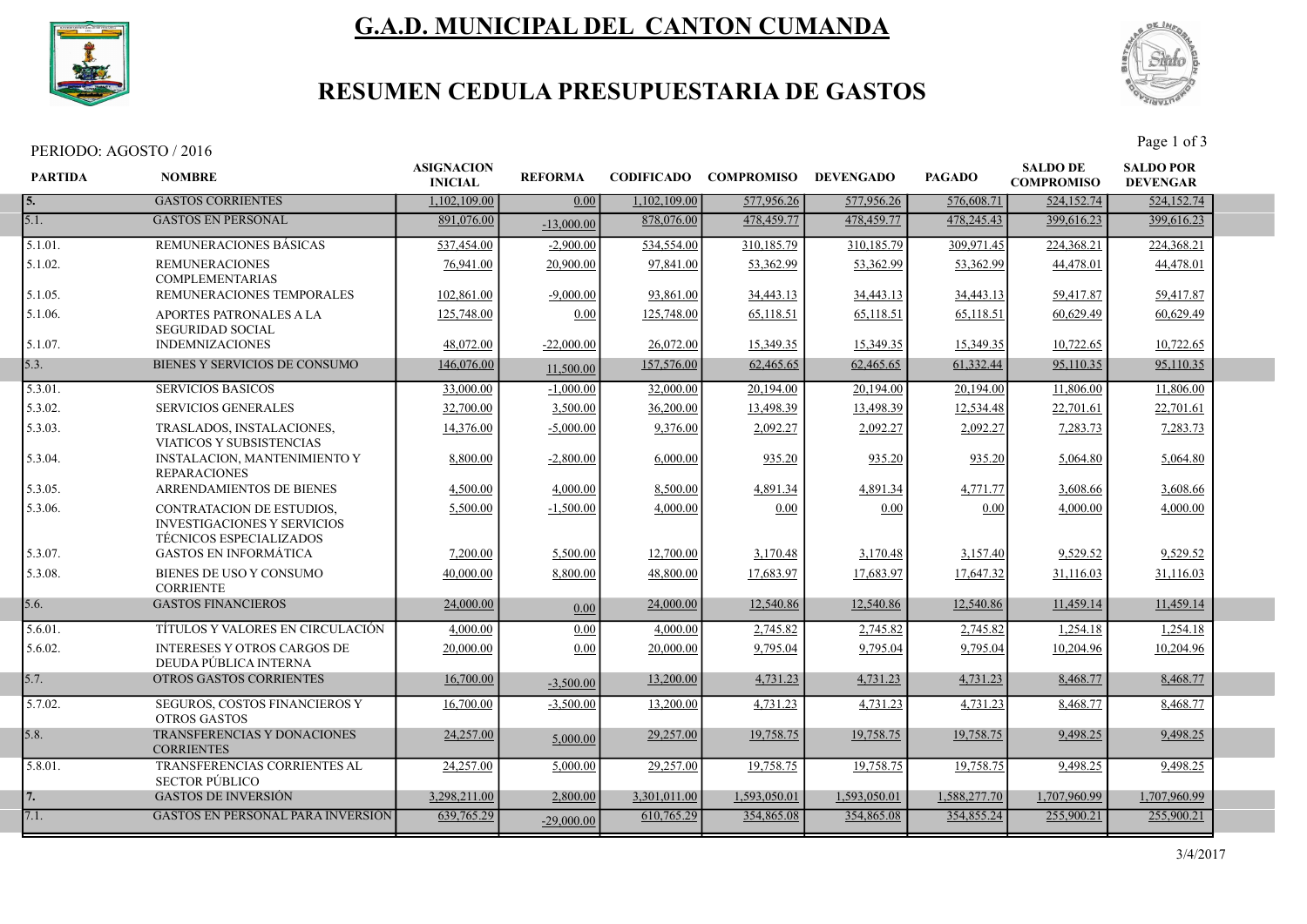

# G.A.D. MUNICIPAL DEL CANTON CUMANDA



## RESUMEN CEDULA PRESUPUESTARIA DE GASTOS

PERIODO: AGOSTO / 2016<br>Page 2 of 3

| 7.1.01.<br>320,905.69<br><b>REMUNERACIONES BASICAS</b><br>0.00<br>320,905.69<br>193,367.84<br>193,367.84<br>193,358.00                                    | 127,537.85 | 127,537.85 |
|-----------------------------------------------------------------------------------------------------------------------------------------------------------|------------|------------|
|                                                                                                                                                           |            |            |
| 7.1.02.<br>58,622.00<br>21,000.00<br>79,622.00<br>46,469.50<br>46,469.50<br>46,469.50<br><b>REMUNERACIONES</b><br><b>COMPLEMENTARIAS</b>                  | 33,152.50  | 33,152.50  |
| REMUNERACIONES TEMPORALES<br>107,902.00<br>$-4,500.00$<br>103,402.00<br>64,750.38<br>64,750.38<br>64,750.38<br>7.1.05.                                    | 38,651.62  | 38,651.62  |
| 7.1.06.<br>48,900.50<br>48,900.50<br>48,900.50<br><b>APORTES PATRONALES A LA</b><br>100,698.00<br>$-7,500.00$<br>93,198.00<br><b>SEGURIDAD SOCIAL</b>     | 44,297.50  | 44,297.50  |
| 13,637.60<br>7.1.07.<br><b>INDEMNIZACIONES</b><br>51,637.60<br>$-38,000.00$<br>1,376.86<br>1,376.86<br>1,376.86                                           | 12,260.74  | 12,260.74  |
| BIENES Y SERVICIOS PARA INVERSIÓN<br>7.3.<br>697,085.90<br>819,020.94<br>395,181.43<br>395,181.43<br>392,701.62<br>121,935.04                             | 423,839.51 | 423,839.51 |
| 7.3.02.<br><b>SERVICIOS GENERALES</b><br>71,200.00<br>39,224.78<br>39,224.78<br>72,000.00<br>$-800.00$<br>39,130.38                                       | 31,975.22  | 31,975.22  |
| 7.3.03.<br>13,984.00<br>0.00<br>13,984.00<br>1,276.50<br>1,276.50<br><b>TRASLADOS, INSTALACIONES</b><br>1,276.50<br>VIÁTICOS Y SUBSISTENCIAS              | 12,707.50  | 12,707.50  |
| 7.3.04.<br>INSTALACIONES, MANTENIMIENTOS Y<br>63,800.00<br>4,200.00<br>68,000.00<br>23,201.52<br>23,201.52<br>22,971.04<br><b>REPARACIONES</b>            | 44,798.48  | 44,798.48  |
| ARRENDAMIENTO DE BIENES<br>32,000.00<br>$-5,000,00$<br>27,000.00<br>17,790.28<br>17,790.28<br>17.790.28<br>7.3.05.                                        | 9,209.72   | 9.209.72   |
| CONTRATACIONES DE ESTUDIOS E<br>$-9,000.00$<br>23,900.00<br>10,417.97<br>10,417.97<br>9,993.43<br>7.3.06.<br>32,900.00<br><b>INVESTIGACIONES</b>          | 13,482.03  | 13,482.03  |
| <b>GASTOS EN INFORMÁTICA</b><br>7.3.07.<br>0.00<br>4,500.00<br>0.00<br>4,500.00<br>0.00<br>0.00                                                           | 4,500.00   | 4,500.00   |
| 7.3.08.<br>BIENES DE USO Y CONSUMO DE<br>132,535.04<br>303,270.38<br>303,270.38<br>301,539.99<br>477,901.90<br>610,436.94<br><b>INVERSIÓN</b>             | 307,166.56 | 307,166.56 |
| <b>OBRAS PÚBLICAS</b><br>7.5.<br>1,727,369.93<br>1,640,234.89<br>722,371.96<br>722,371.96<br>720,089.30<br>$-87,135.04$                                   | 917,862.93 | 917,862.93 |
| 7.5.01.<br><b>OBRAS DE INFRAESTRUCTURA</b><br>1,705,689.23<br>$-87,135.04$<br>1,618,554.19<br>722,371.96<br>722,371.96<br>720,089.30                      | 896,182.23 | 896,182.23 |
| OBRAS EN LÍNEAS, REDES E<br>7.5.04.<br>10.392.08<br>0.00<br>10.392.08<br>0.00<br>0.00<br>0.00<br><b>INSTALACIONES ELÉCTRICAS</b>                          | 10,392.08  | 10.392.08  |
| 7.5.99.<br>ASIGNACIONES A DISTRIBUIR<br>11,288.62<br>0.00<br>11,288.62<br>0.00<br>0.00<br>0.00                                                            | 11,288.62  | 11,288.62  |
| OTROS GASTOS DE INVERSIÓN<br>7.7.<br>15,000.00<br>0.00<br>15,000.00<br>0.00<br>0.00<br>0.00                                                               | 15,000.00  | 15,000.00  |
| 7.7.02.<br>SEGUROS, COSTOS FINANCIEROS Y<br>15,000.00<br>0.00<br>15,000.00<br>0.00<br>0.00<br>0.00<br><b>OTROS GASTOS</b>                                 | 15,000.00  | 15,000.00  |
| 7.8.<br>TRANSFERENCIAS Y DONACIONES PARA<br>215,989.88<br>120,631.54<br>218,989.88<br>120.631.54<br>120,631.54<br>$-3,000.00$<br><b>INVERSIÓN</b>         | 95,358.34  | 95,358.34  |
| 7.8.01.<br>TRANSFERENCIAS PARA INVERSION AL<br>218,989.88<br>$-3,000.00$<br>215,989.88<br>120,631.54<br>120,631.54<br>120,631.54<br><b>SECTOR PÚBLICO</b> | 95,358.34  | 95,358.34  |
| 8.<br><b>GASTOS DE CAPITAL</b><br>158,097.00<br>49,200.00<br>207,297.00<br>31,813.83<br>31,813.83<br>31,807.16                                            | 175,483.17 | 175,483.17 |
| 8.4.<br><b>BIENES DE LARGA DURACIÓN</b><br>158,097.00<br>207,297.00<br>31,813.83<br>31,813.83<br>31,807.16<br>49,200.00                                   | 175,483.17 | 175,483.17 |
| <b>BIENES MUEBLES</b><br>49,200.00<br>157,297.00<br>31,813.83<br>31,807.16<br>8.4.01.<br>108,097.00<br>31,813.83                                          | 125,483.17 | 125,483.17 |
| 8.4.03.<br><b>EXPROPIACIONES DE BIENES</b><br>50,000.00<br>0.00<br>50,000.00<br>0.00<br>0.00<br>0.00                                                      | 50,000.00  | 50,000.00  |
| APLICACIÓN DEL FINANCIAMIENTO<br>9.<br>0.00<br>63,013.97<br>63,013.97<br>63,013.97<br>76,073.00<br>76,073.00                                              | 13,059.03  | 13,059.03  |